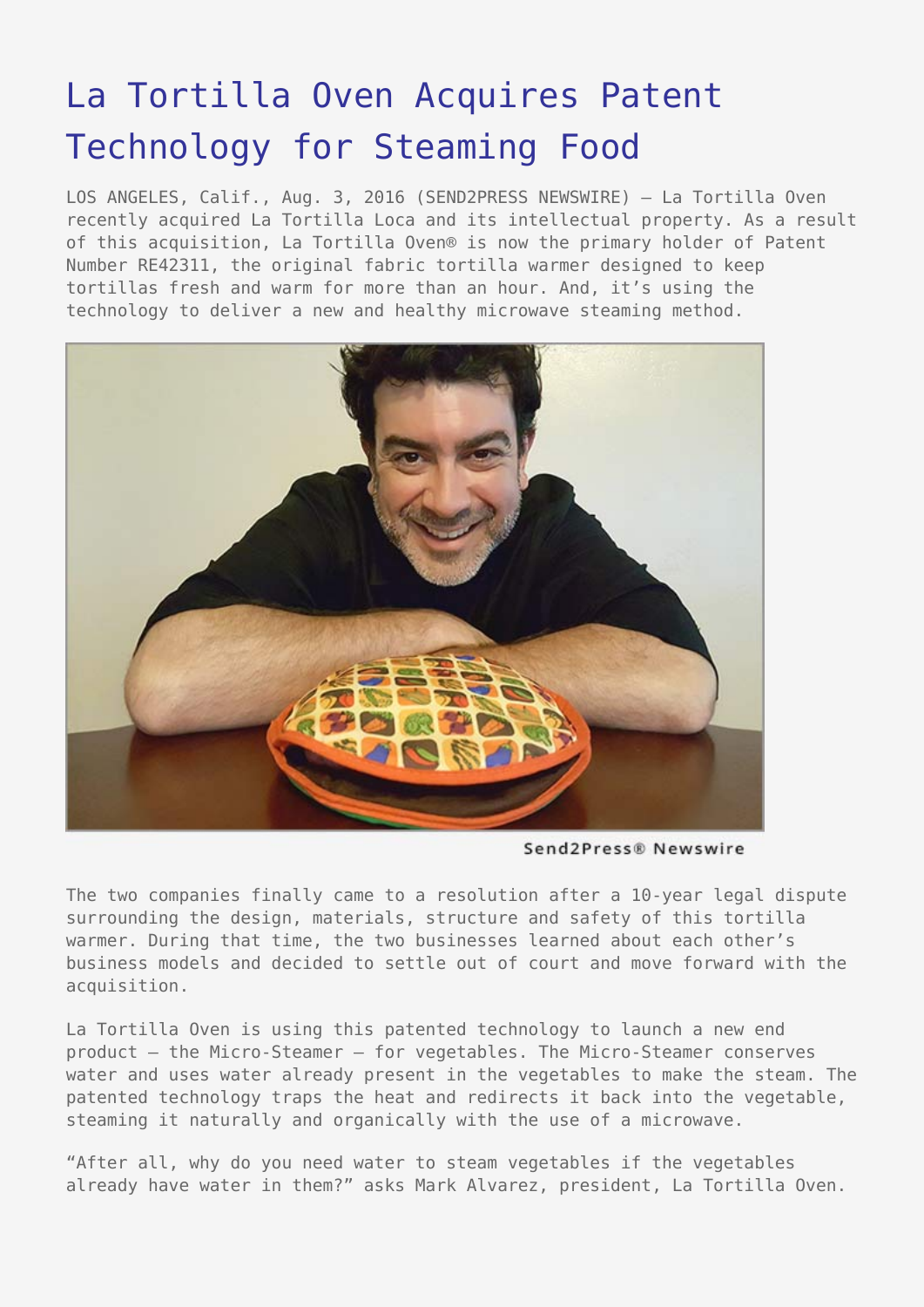And, water conservation is not the only benefit that the Micro-Steamer offers. This new cooking technology also helps vegetables to retain more valuable nutrients and speeds up cooking time.

"Boiling water to steam vegetables is a common, but cumbersome method," Alvarez says. "Boiling also dilutes the vegetable's nutritional value. The Micro-Steamer preserves the vitamins, minerals and nutrients, all without adding any extra water."

Additionally, cooking time can be decreased by more than 60 percent. For example, spinach and broccoli are steamed in seconds flat and potatoes and carrots are steamed in minutes so they're stew-ready.

And, due to its compact size – four ounces in weight and 10 inches in diameter – and durability, it's an ideal way to steam foods in places where space is a concern. For example, it's perfect for RVs, hotel rooms, college dorms and office break rooms.

"This highly anticipated and new way of steaming vegetables is really the most efficient and original way to cook healthy," Alvarez says.

## **About La Tortilla Oven, LLC:**

Since 2005, La Tortilla Oven has been the leading manufacturer of insulated tortilla warmers in the U.S., Mexico and abroad. The company specializes in product marketing and brandbuilding solutions. Currently, the Micro-Steamer is available at Food4Less, Ralphs, Brookshires, H.E.B, Kroger stores, Reser's Fine Foods, Northgate Markets, Superior Warehouse, Vallartas and other fine supermarkets and retail outlets throughout the U.S.

Visit: http://www.latortillaoven.com/ or https://www.micro-steamer.com/.

Facebook: https://www.facebook.com/MicroSteamer/ or https://www.facebook.com/latortillaoven/ .

Video (YouTube):